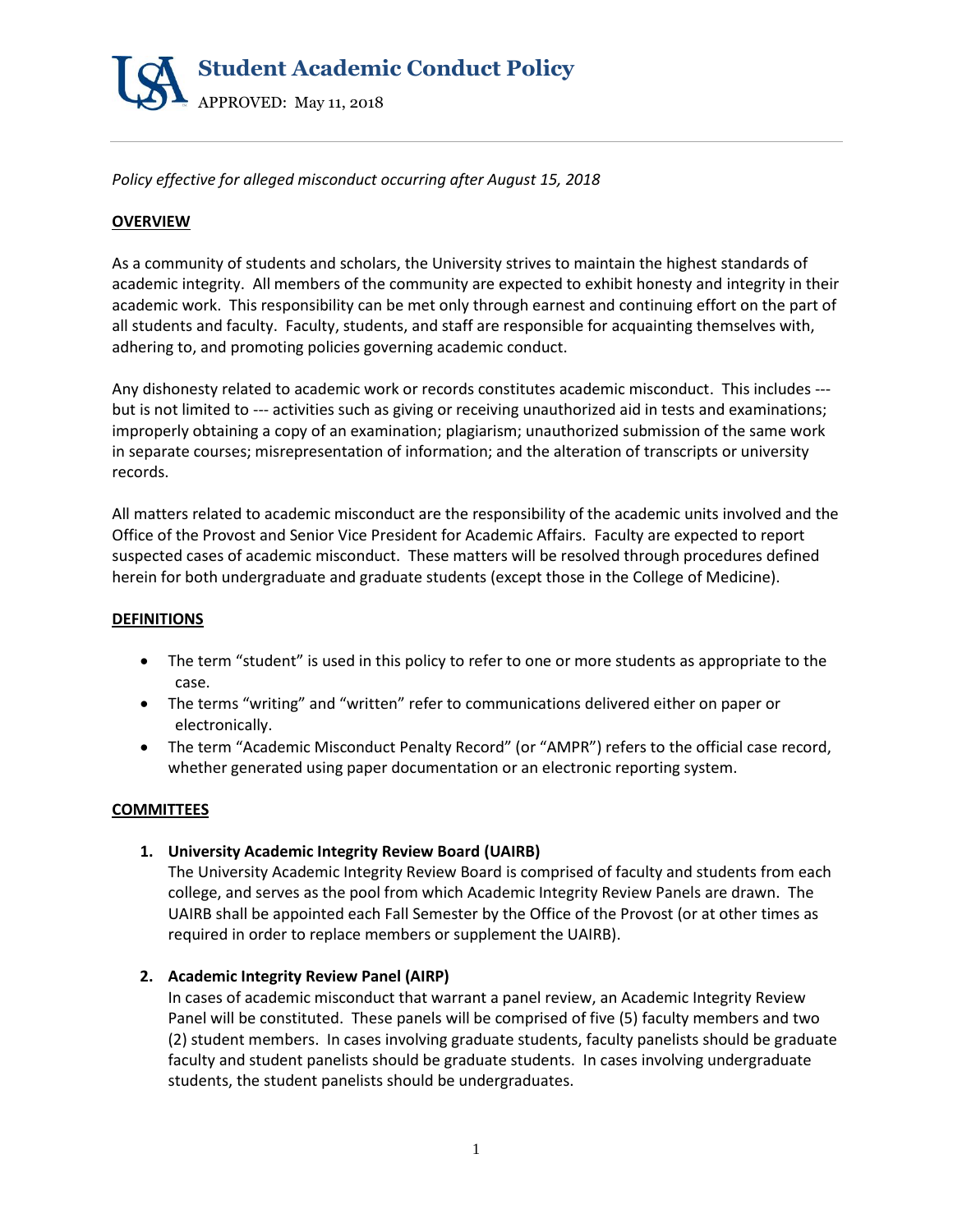

#### **a. Home-college cases**

When misconduct is alleged to have occurred within the student's home college, a majority of faculty panelists and both student panelists should be from that college.

### **b. Cross-college cases**

When misconduct is alleged to have occurred in a college other than the student's home college, a majority of faculty panelists should be from the college in which the infraction occurred. A minority of faculty panelists and both student panelists should be from the student's home college.

### **3. Panel Authority**

Panels may prescribe penalties, sustain penalties, reduce penalties (including reduction to no penalty), or dismiss charges, as appropriate to the case. In subsequent-offense cases, as well as those involving alleged academic misconduct beyond the scope of a specific class and/or instructor, the panel may prescribe dismissal from a program, college, or the University. In firstoffense cases limited to a specific class and/or instructor, however, a panel should not typically increase the severity of the previously prescribed penalty.

### **PROCEDURES**

### **1. Initial Reporting**

When evidence suggests that academic misconduct has occurred, the instructor of record will assign a penalty, and the involved student will be informed. The incident and the assigned penalty will be reported into the official case record by the initial reporter. In most cases, the initial reporter will be the instructor of record, although department chairs, deans, or other involved parties may also do so.

- **a.** The initial reporter should gather and submit into the official case record all material related to the case, including the course syllabus, the work in question, and any other documentation.
- **b.** The initial reporter should clearly detail the alleged offense and any prescribed penalties.
- **c.** Upon receiving the initial report, the College in which the offense is alleged to have occurred is responsible for processing the incident. Notification will then be sent to the student, instructing the student to access the charges. Notification will also be sent to involved instructors, department chairs, deans, and the Office of the Provost.
- **d.** A hold will be placed on the student's account, preventing withdrawal from the course(s) in question. If the charges are dismissed at any point, the hold will be lifted.
- **e.** Once the charges have been accessed, a student who wishes to dispute an academic misconduct charge has seventy-two (72) hours to submit a written response. Failure to respond within seventy-two (72) hours will be considered agreement with the charge, acceptance of the penalty, and forfeiture of the right of appeal.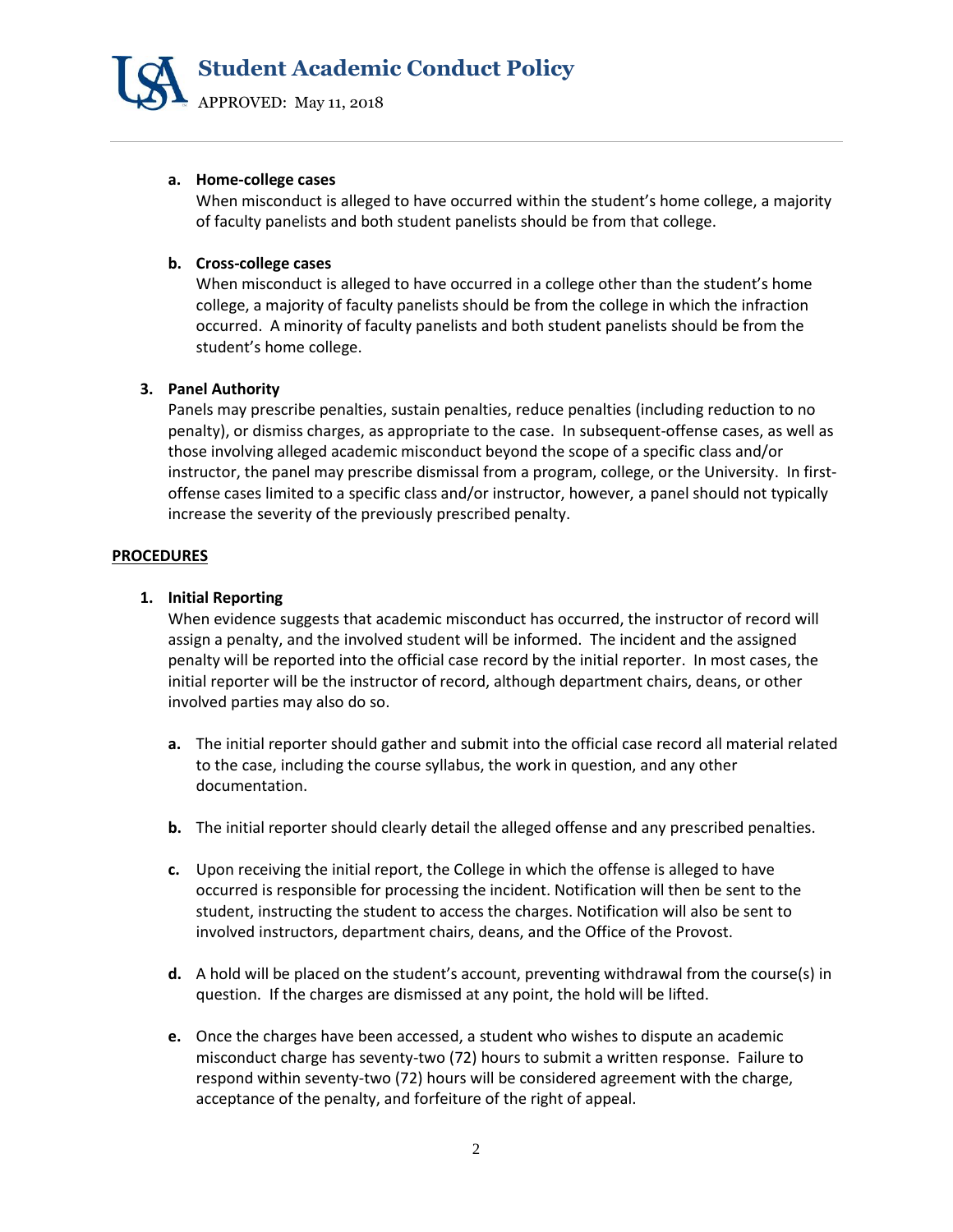

**f.** If the student has not accessed the charges within seventy-two (72) hours of the initial notification being sent, a second notification will be sent. The student has an additional seventy-two (72) hours to access the charges. Thereafter, failure to access the charges will be considered agreement with the charge, acceptance of the penalty, and forfeiture of the right of appeal.

# **2. Departmental Conference**

On receipt of a student's written response, the chair of the department in which the infraction is alleged to have occurred will arrange for a conference, the purpose of which is to seek a mutually satisfactory resolution. The chair should schedule and hold the conference as soon as practicable, ensuring there is no delay that might unfairly penalize the student.

- **a.** The conference, which should include a review of the allegations of the case and the student's response, is to be conducted by the department chair and must include both the student and the involved instructor. (Should the involved instructor be unavailable, the dean shall delegate an appropriate proxy.)
- **b.** At the conclusion of the conference, the chair shall submit a report for inclusion in the student's AMPR. This report should detail the results of the conference, including the penalty to be enforced (if any).
- **c.** Notification of the outcome of the conference will be delivered electronically to the student, as well as involved instructors, department chairs, deans, and the Office of the Provost.
- **d.** A student who is unsatisfied with the outcome of the departmental conference has seventytwo (72) hours from delivery of the notification to submit a written response and thereby request an Academic Integrity Review. Failure to respond within seventy-two (72) hours will be considered agreement with the charge, acceptance of the penalty, and forfeiture of the right of appeal.

# **3. Academic Integrity Review**

Academic Integrity Review is the University's review and appeal process for cases of alleged academic misconduct, and is coordinated and overseen by the Office of the Provost.

#### **a. Administrative Review**

In a first-offense case, if a student appeals the result of the departmental conference, the Office of the Provost will conduct an administrative review of the Academic Misconduct Penalty Record (AMPR). After considering the relevant materials, the Office of the Provost may either uphold the departmental recommendation or refer the case to an Academic Integrity Review Panel (AIRP). When an administrative review upholds the departmental recommendation, the ruling is subject to no further appeal.

# **b. Panel Review**

Academic Integrity Review Panels (AIRPs) will review first-offense cases that have been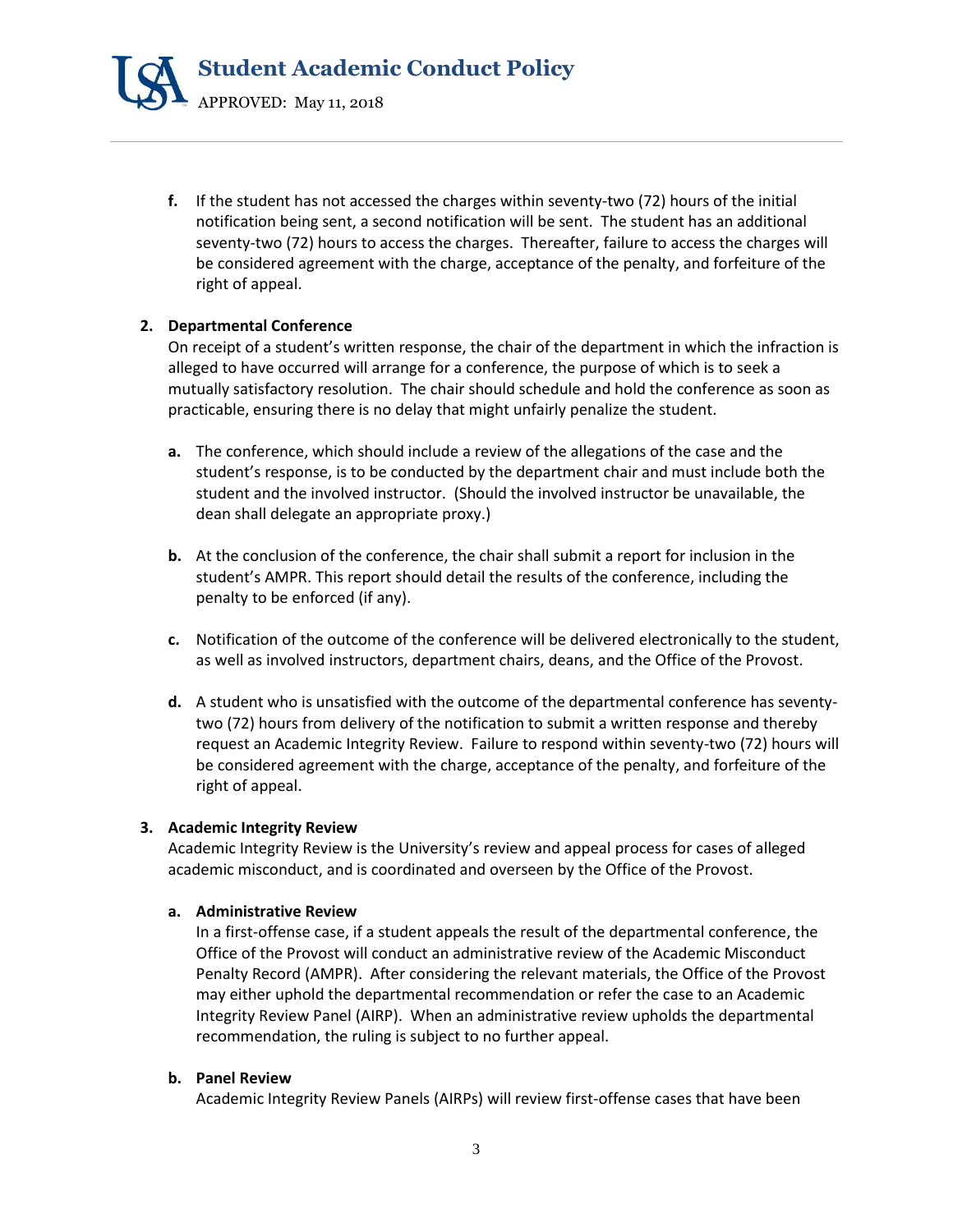

referred by the Office of the Provost. In addition, the Office of the Provost will ensure that AIRPs review all subsequent-offense cases in which the charges have not been dismissed, as well as those involving alleged academic misconduct beyond the scope of a specific class and/or instructor; in such cases, the Office of the Provost must solicit a penalty recommendation from the dean of the student's home college.

- i. AIRPs are constituted on an ad-hoc basis and drawn from the UAIRB. An AIRP can be empaneled to hear a single case or a docket of separate cases, as circumstances dictate. The Office of the Provost will endeavor to schedule reviews in a timely fashion, ensuring there is no delay that might unfairly penalize the student.
- ii. Once an AIRP has been empaneled and given its charge by the Office of the Provost, a faculty panelist shall be elected chair. The chair shall maintain complete, confidential records of all proceedings, including minutes of all meetings; these will become part of the AMPR. However, neither minutes nor recordings will be made of meetings when deliberations occur.
- iii. The AIRP will meet to conduct its review, interviewing both parties and any witnesses it chooses. Other than the members of the AIRP, only the involved student, faculty member (and/or administrators), and presenting witnesses should be in attendance. Both parties shall have opportunities to present all relevant information and witnesses. Legal counsel or other representatives are not permitted.
- iv. Following the review meeting, the AIRP will reconvene to deliberate and confirm its decision by majority vote. The vote will be conducted by secret ballot, and the chair of the panel will not vote except in case of a tie. The decision will then be submitted to the Office of the Provost.
- v. The Office of the Provost will review the AIRP's decision to ensure that proper procedure has been followed throughout the process, certify the decision, and notify the student. When certified by the Office of the Provost, the decision of the AIRP is considered final and is not subject to further appeal.

#### **ADDITIONAL INFORMATION**

- Academic misconduct is incompatible with the standards of the academic community. Such acts are viewed as moral and intellectual offenses and are subject to investigation and disciplinary action through appropriate University procedures. Penalties may range from the loss of credit for a particular assignment to dismissal from the University. Degree revocation may be warranted in cases involving academic misconduct by former students while they were at USA. Note that dismissal from any University of South Alabama college or school for reasons of academic misconduct will also result in permanent dismissal from the University.
- In all issues regarding academic misconduct, deans and department chairs may appoint appropriate designees to act in their stead.